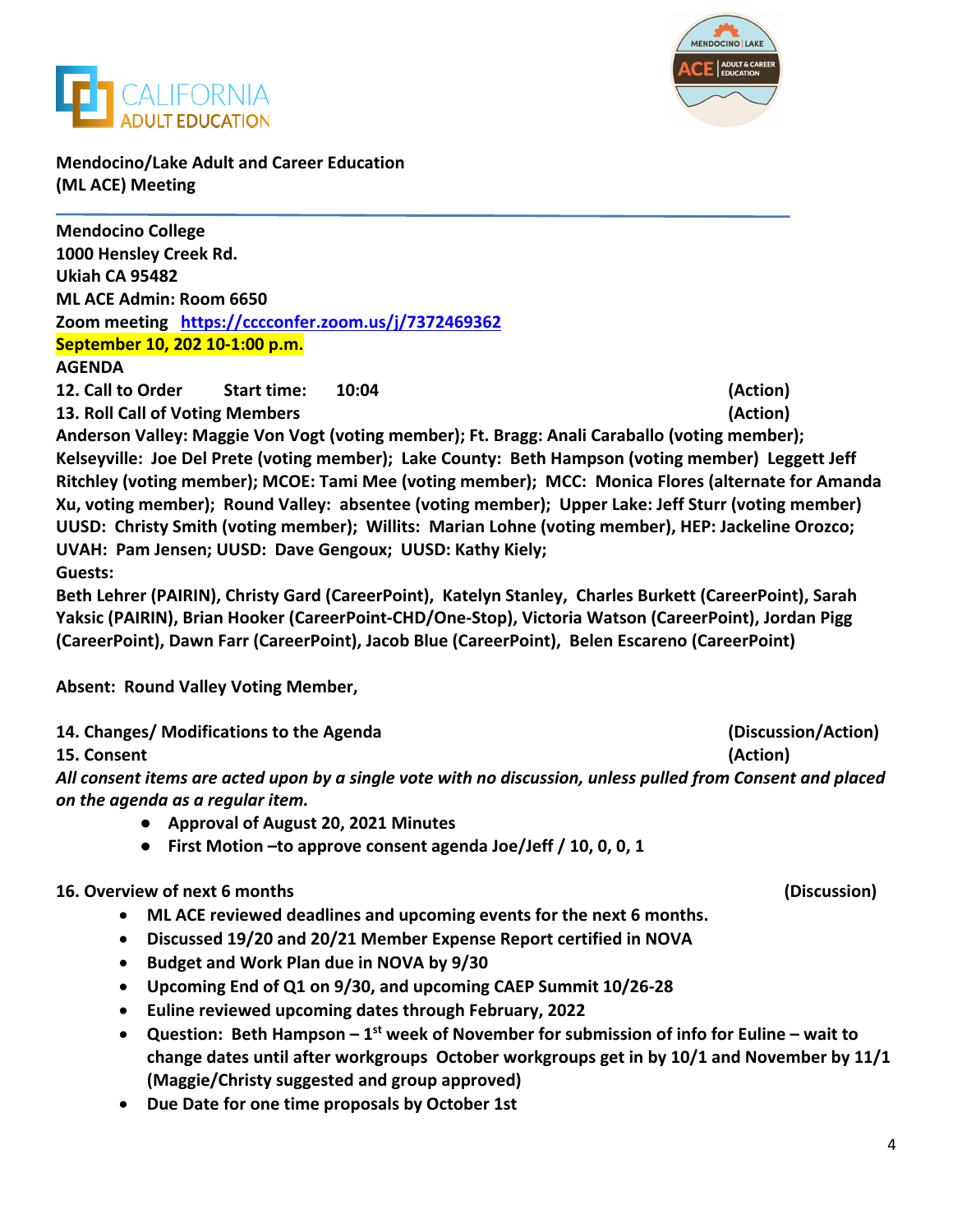



**17. Career Point and PAIRIN presentation (Discussion) a. will introduce Career Point Team in Mendocino and Lake Christy Gard, Project Director, CareerPoint North Bay; cgard@careerpointnorthbay.org Brian Hooker – CareerPoint North Bay One Stop Operator – [bhooker@careerpointnorthbay.org](mailto:bhooker@careerpointnorthbay.org) Jacob Blue – Operations Supervisor [jblue@careerpointnorthbay.org](mailto:jblue@careerpointnorthbay.org) 707-681-2012 Laura Stanley Adult TDS (Talent Development Specialist) LStanley@CareerPointNorthBay.org Dawn Farr Business Service Consultant for Lake and Mendocino County 707-349-4529 or 707-681-2016 [dfarr@careerpointnorthbay.org](mailto:dfarr@careerpointnorthbay.org) Charles Burkett - Adult And Dislocated Worker Talent Development Specialist for Mendocino County. (707) 708-3024 [CBurkett@careerpointnorthbay.org](mailto:CBurkett@careerpointnorthbay.org) Belen Escareno, Adult Talent Development Specialist Lake and Special Projects, bescareno@careerpointnorthbay.org Dawn Farr –Business Service Consultant for Lake and Mendocino Jordan Pigg – Youth Talent Development Specialist/ Lake County- Jordan Pigg/ jpigg@careerpointnorthbay.org Victoria Watson Talent Development Specialist for Lake County. Also assist with Mendocino at times. VWatson@careerpointnorthbay.org 707-681-2014**

**Requested roster from Christy Gard. Will send electronic to Euline.**

**b. PAIRIN personnel and role/goal updates (new owner of Community Pro) Sarah Yaksic – Project Manager--working on improvements Beth Lehrer—Product Manager for CommunityPro Suite—Beth have worked with our consortium from its early stage of development.**

## **18. Director's Update (Discussion)**

- **a. 3-Year Strategic Planning**
	- **Euline shared the template for the 3-year planning**
	- **Euline has asked members to volunteer to have a Strategic Planning Workgroup**
	- **Strategic Planning Workgroup members choose webinars to attend and will report to the group**

**Discussion: Christy Smith – there are about 10 workshops/webinars. It would be great if each workgroup could attend at least one and report out to group as part of the process.**

**Slide 11 – reviewed details for strategic planning workgroups – CAEP Director's workshops are not only for CAEP directors.**

**Euline is sending out list of CAEP webinars for us to "sign up" – Beth Hampson suggested we use a Google Doc to sign up – send volunteers the google doc.**

**b. Brown Act[—Brown Act Update](https://www.keenan.com/Resources/Briefings/Briefings-Detail/virtual-brown-act-meetings-will-expire-september-30th)**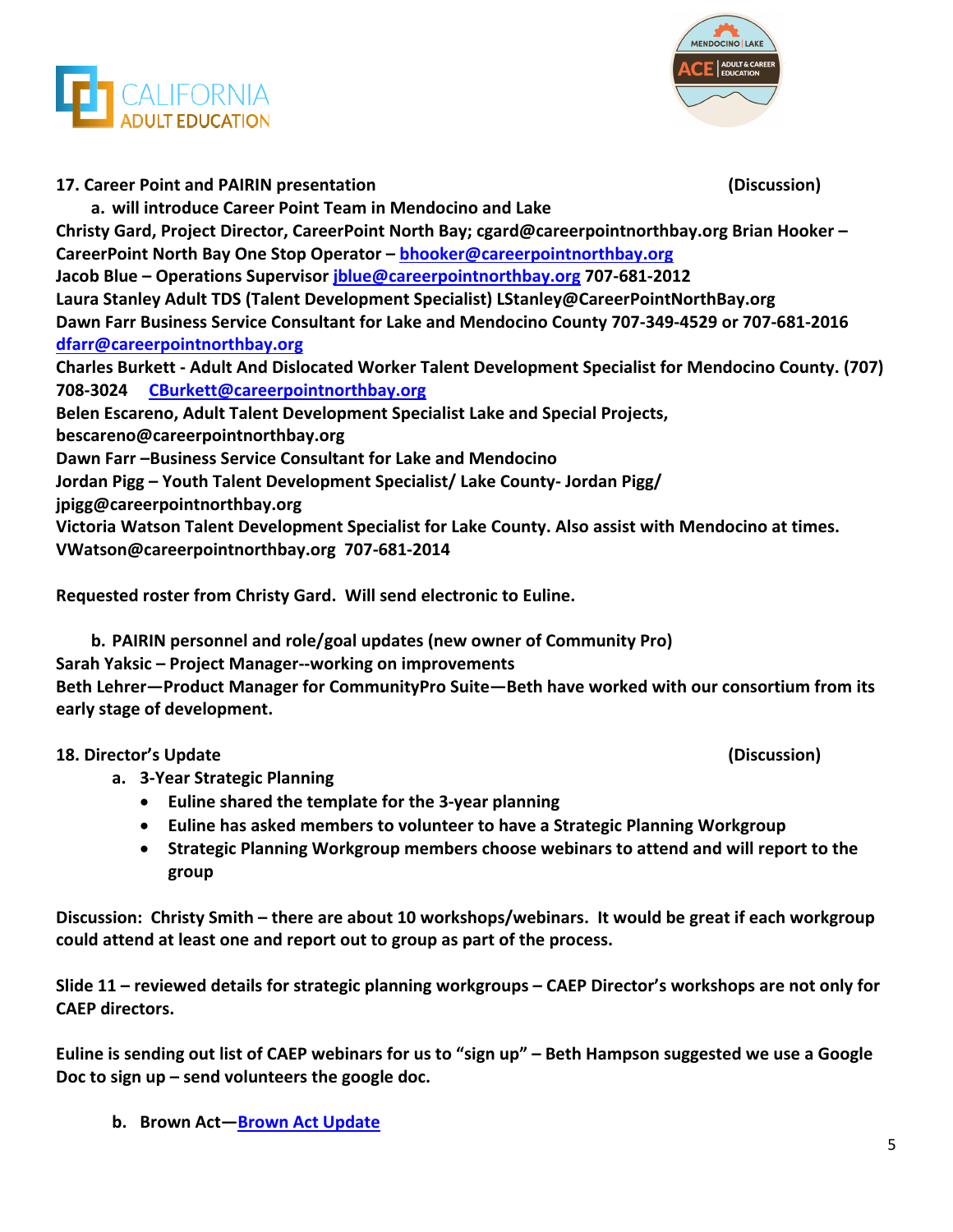



- **Euline reminded members that starting on October 8th meeting, agenda of ML ACE meeting must be posted in a public-accessible area where the member is joining the meeting via Zoom. In the agenda, the location of member's Zoom meeting location will be included. Please send them to Euline by October 1st. No approval yet to meet in person. Voting members only.**
- **c. CAEP Webinars—**
	- **3-Year Planning webinars on September 20-24-register [here](https://register.caladulted.org/)**
	- **CAEP Summit 2021-Virtual Summit: register [here](https://caepsummit21.vfairs.com/)**
- **d. Other Pertinent CAEP information: [CAEP Newsletter August 2021](https://myemail.constantcontact.com/This-Friday--CAEP-Summit-2021-Call-for-Proposals-Close--CAEP-Model-Program-Submissions-Are-Still-Open--CAEP-Program-Area-Report-.html?soid=1114865855964&aid=sDfgRsdh7XM)**

**19. Member Updates—summary, updates and concerns (Discussion) Consortium members will share any current updates, summary and concerns regarding their programs. (Just for this meeting will be August absentee programs. Group approved. For future meetings, we could highlight 2 or 3 member updates per meeting. Workgroup presentations coming up, so lots to report!)**

- **g. Anderson Valley—no update at this time.**
- **h. Fort Bragg Unified - For Costal Adult School - Fort Bragg: About 40 students will attending (independent study and in person) for High school diploma. For ESL and Citizenship, about 40 students were contacted as well.**
- **i. Kelseyville Unified—no update at this time.**
- **j. Lake County of Education – general update is medical assistant program started 09/8 with 10 students same two instructors. CNA started on 8/11 with 7 (seven) students. Career Point as a partner is appreciated very much. No testing/instruction in jail still because of COVID 19. Upcoming email for spring CNA program. Using Facebook Live and it is working great! Posting stories on social media has helped increase attention to program.**
- **k. Leggett Unified School District—no update at this time**
- **l. Mendocino County of Education—no update at this time**
- **m. Mendocino College (Centers, HSE/HEP) – Monica Flores new Lake Center MCC Director – looking at bringing a Basic Skills class to their center. Jackeline Orozco – recent immigration event helped enroll new people**
- **n. Round Valley**
- **o. Ukiah Unified – those who do HSD are you all aware of AB104 and its implications. – Joe DP aware, Jeff R. not aware – CS and JR will meet up later. Wanted to make sure students from both counties are being helped by Charles Burkett. Christy Gard and Christy Smith will check in with each other after meeting if that is the case. UVAH – Pam Jensen – July and August 6 people employed with one client at \$13/hour and the rest a/ or above \$15. Great time to be looking for work in our area! Pam is retiring at end of October – Dorian Tanaka will be working with Pam through the end of October.**
- **p. Upper Lake Unified – Jeff Sturr – surviving! Has 5 new students, but otherwise status quo – different this year for alternative education than last year. Still using CyberHigh.**
- **q. Willits Unified**

**20. Public Comments/ Correspondents --via Zoom (Discussion)**